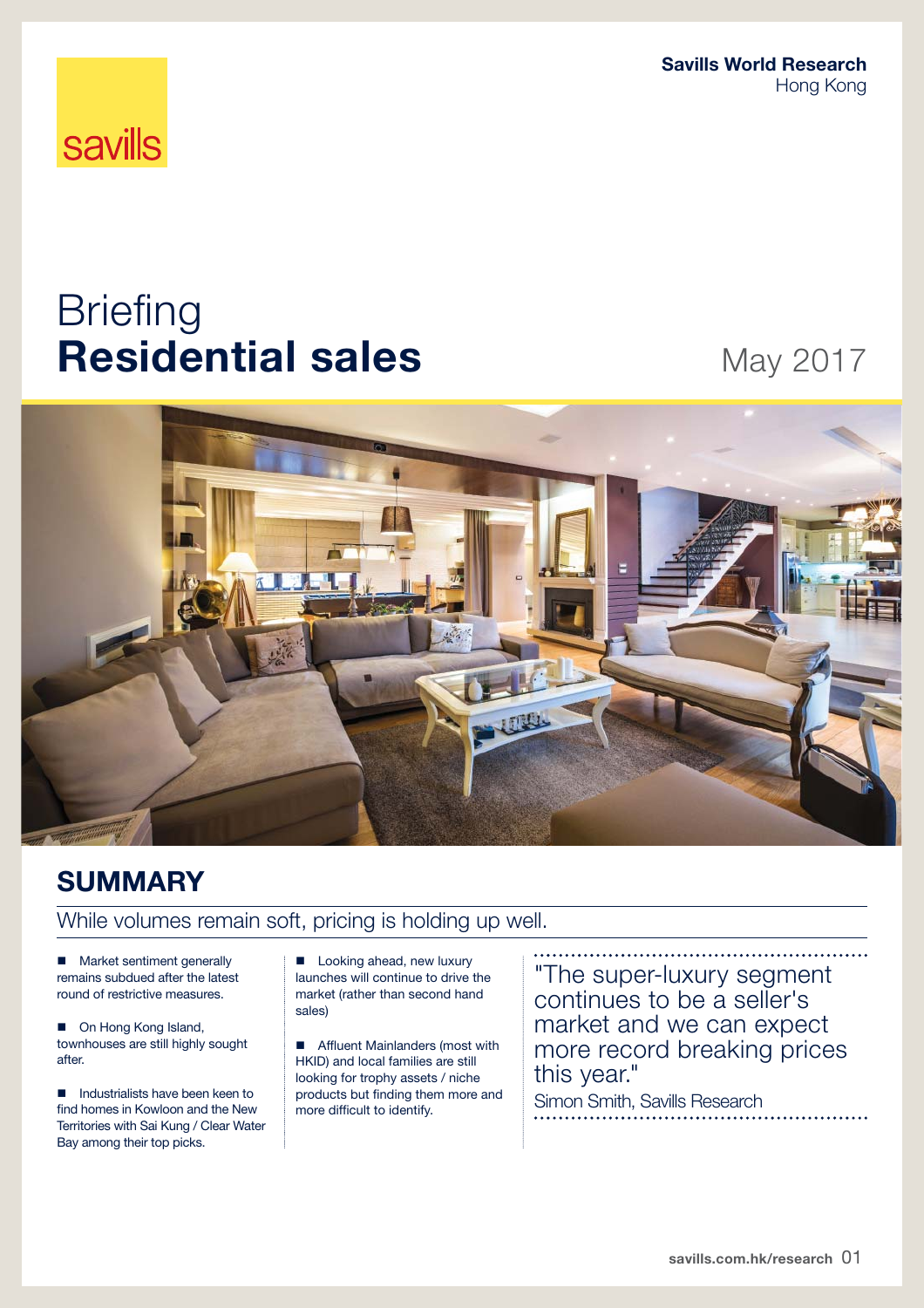#### **→ Overview**

Market sentiment generally remains subdued after the latest round of restrictive measures (including the HKMA's restriction on bank lending to developers providing high LTV mortgages), and this is being reflected in declining luxury transaction volumes.

On Hong Kong Island, townhouses are still highly sought after with SEA Holdings' purchase of 11 houses at 1-9 Shouson Hill Road East for HK\$1.528 billion, the most eyecatching. The HK\$51,000 average price represented a significant discount to nearby new house developments selling for HK\$80,000 to HK\$100,000 per sq ft, suggesting a potential capital gain in the medium to long term.

Industrialists have been keen to find homes in Kowloon and the New Territories for their own / second generations' use with Sai Kung / Clear Water Bay among their top picks. Generally these wealthy families are looking for detached / semi-detached 3-storey houses of 4,000 to 5,000 sq ft, clear ceiling heights of 12-feet or above, internal lifts and large private gardens for a price of HK\$300 million or above. Available stock fitting all these criteria is hard to come by and many HNWs are also looking for sites to develop their own houses with all the desired features.

Looking ahead, new luxury launches will continue to drive the market (rather than second hand sales)

#### GRAPH 1

### **Townhouse price indices by district, Q1/2012–Q1/2017**



#### GRAPH 2

## **Luxury transaction volumes by district on Hong Kong Island, Q1/2012–Q1/2017**



#### GRAPH 3

GRAPH 4

### **Luxury apartment price indices by district on Hong Kong Island, Q1/2012–Q12017**



# **Kowloon and the New Territories luxury residential price indices by district, Q1/2012–Q1/2017**

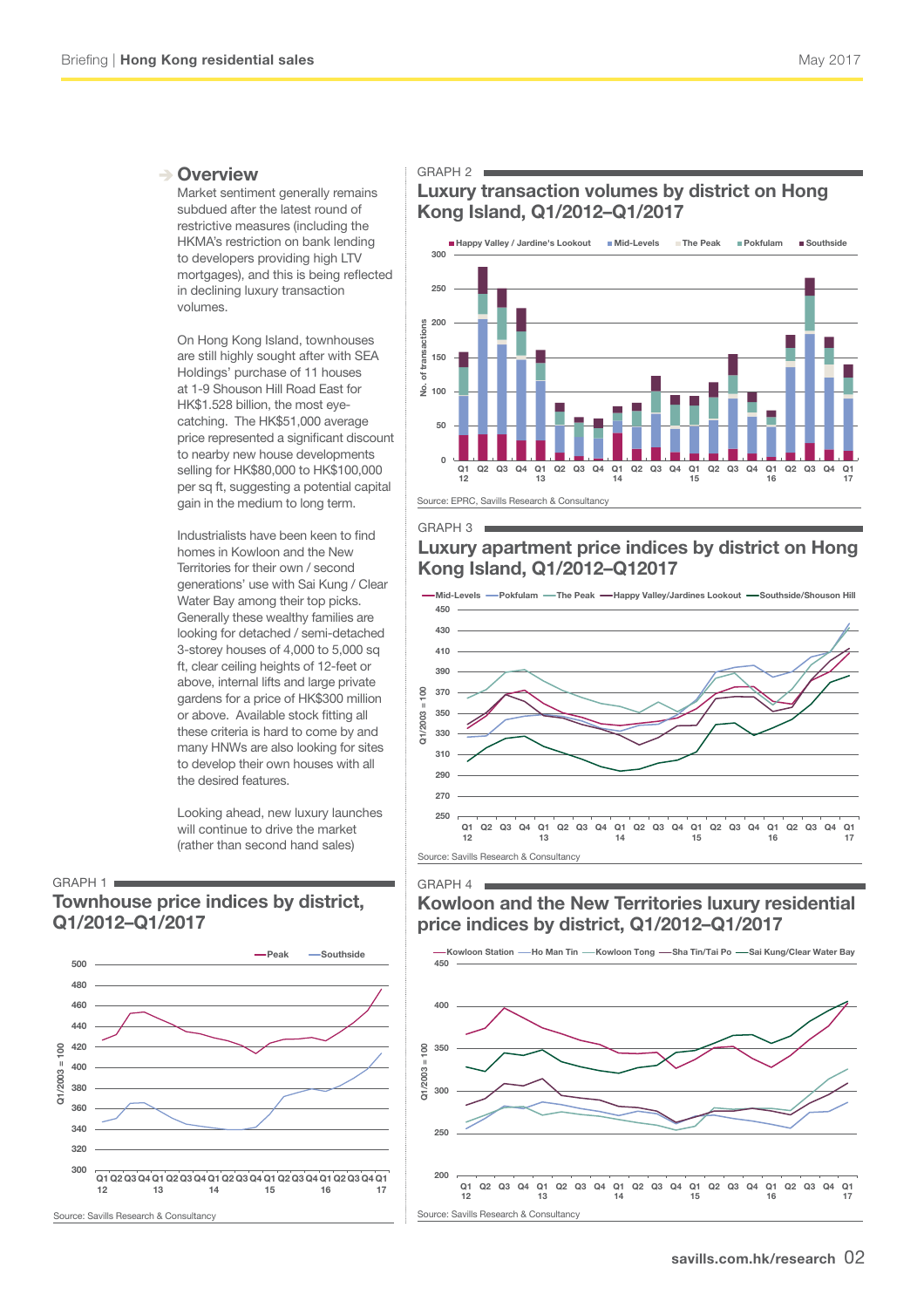#### GRAPH 5

# **Luxury transaction volumes by district in Kowloon and the New Territories, Q1/2012–Q1/2017**



with landlords likely to harden their negotiation stance further if good sales records can be achieved in the next round of launches. The impact of the latest restrictive measures may ease over time especially in the luxury segment.

Affluent Mainlanders (most with HKID) and local families are still looking for trophy assets / niche products but finding them more and more difficult to identify. With extremely low holding costs the super luxury segment will continue to be a sellers' market with the next super luxury transaction likely to come with yet another recordbreaking price tag. Luxury prices therefore look set to continue to increase over the rest of the year, in the order of 5%-10% as a result.

#### TABLE 1 **Luxury residential price changes**

| <b>Sector</b>                      | Q1/2017 | 2016    | 2015    |
|------------------------------------|---------|---------|---------|
| Townhouses                         | $+4.2%$ | $+5.5%$ | $+8.3%$ |
| Hong Kong Island luxury apartments | $+4.3%$ | $+6.9%$ | $+9.3%$ |
| Kowloon luxury apartments          | $+4.8%$ | $+9.5%$ | $+5.3%$ |
| New Territories luxury apartments  | $+3.8%$ | $+6.6%$ | $+6.2%$ |
|                                    |         |         |         |

Source: Savills Research & Consultancy

#### TABLE 2 **I Luxury townhouse and apartment pre-sales pipeline in 2017**

| <b>District</b>                                                                             | <b>Development name</b>   | <b>Developers</b> | Total no. of unit (est.) |  |
|---------------------------------------------------------------------------------------------|---------------------------|-------------------|--------------------------|--|
| Shouson Hill                                                                                | 8-12 Deep Water Bay Drive | Nan Fung          | 54                       |  |
| Shatin                                                                                      | La Cresta                 | Nan Fung, HKRI    | 61                       |  |
|                                                                                             | St. Moritz                | Sun Hun Kai       | 59                       |  |
| On the collected District and the collection of the collected of additional distribution of |                           |                   |                          |  |

Source: Lands Department, newspaper, annual report of related developers The final launch date is subject to related developer's final decisions